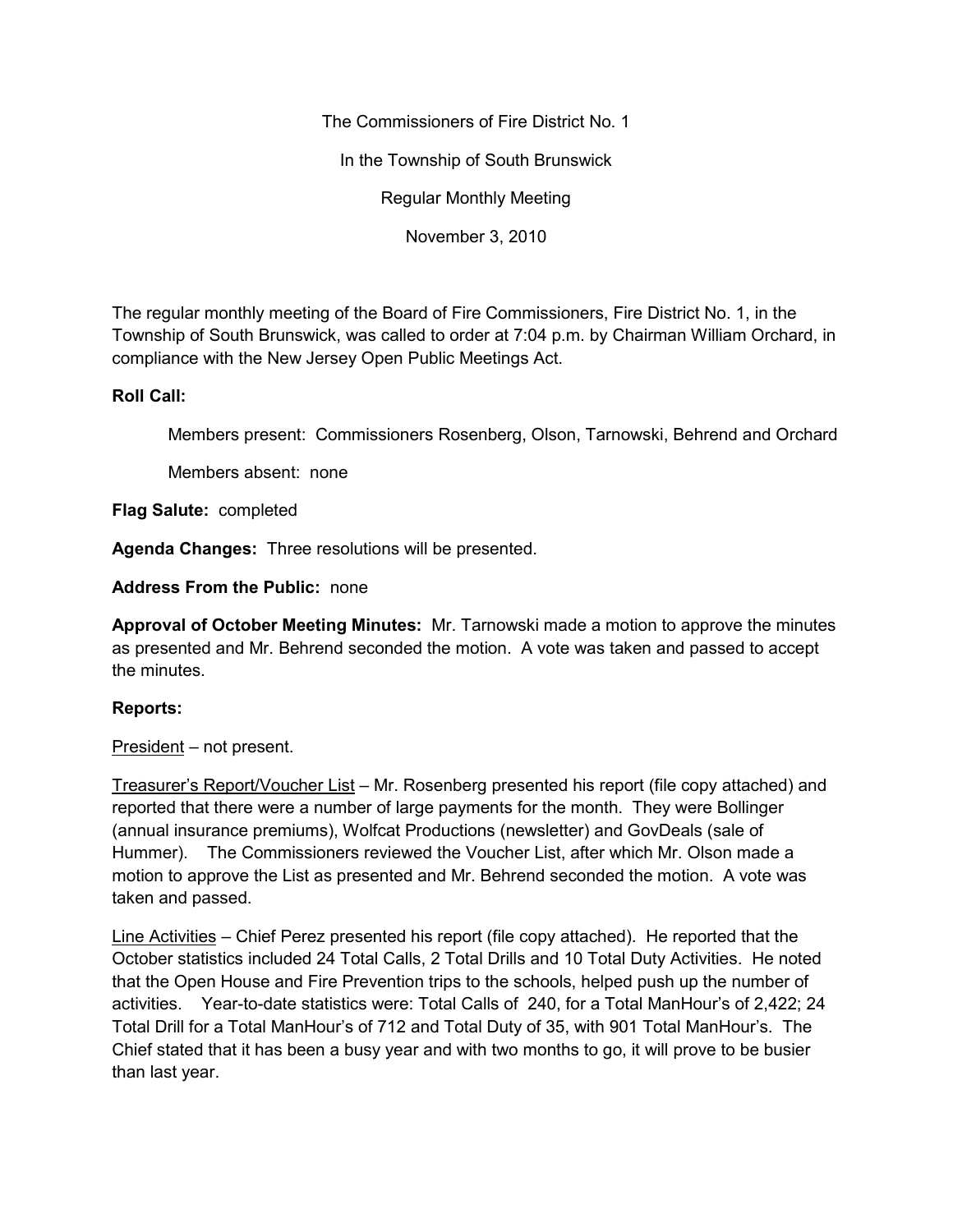The Chief also reported the following:

- This year's Open House went well, however, it did not seem to have the attendance as in past years.
- The Fire Company will attend a live burn at Mercer County Fire Academy on the  $7<sup>th</sup>$ . Mon. Jct. and Kingston will cover.
- The Fire Company has signed a contract with the new building contractor. They have met with the contractor and the architect and developed "to-do" lists. The latest target date to begin construction is December 1<sup>st</sup>.

## Secretary – no report.

Fire Coordinator- Mr. Corris presented his report (file copy attached). He noted that Truck 221 will be getting a laptop, however, it will obstruct the Vehicle Instrument Center (VIC). He and the Chief had a brief discussion and it was suggested using the existing monitor, along with the new laptop's monitor. This will be investigated to see if it is possible.

Mr. Orchard requested that multiple quotes be received for the new tires for Truck 227.

Chairman – Mr. Orchard reported that the Township Administrator, Matt Watkins, is now hedging on the use of County Fire Inspectors; they may stay with the current inspectors. It was noted that the Mayor had hinted that the Districts may need to provide some sort of funding. Mr. Orchard stated that by using the County Fire Inspectors, there is no cost to Township taxpayers, which makes the decision very easy.

#### Standing Committee Reports –

*Fire Company Liaison –* Mr. Behrend stated that positive comments were received about the latest Newsletter and Mr. Orchard stated that the Board agreed it was a very good publication.

*Rescue Squad Liaison –* nothing to report.

*Public Relations –* Mr. Behrend reported that he had responded to a District resident's concern that in an article discussing dryer safety, nothing was included about dryer sheets leaving a residue that could affect the dryer filters and their air flow. Mr. Behrend investigated this issue and found that there is no serious fire threat. He will contact the resident and explain his findings. Chief Perez suggested that the Spring Newsletter include information on mulch safety.

*State Association* – the next meeting will be December 4<sup>th</sup> at Monmouth Junction.

*Joint Board* – the next meeting will be on November 17<sup>th</sup>, also at Monmouth Junction.

*Insurance-* It was reported that all insurance cards are in the vehicles.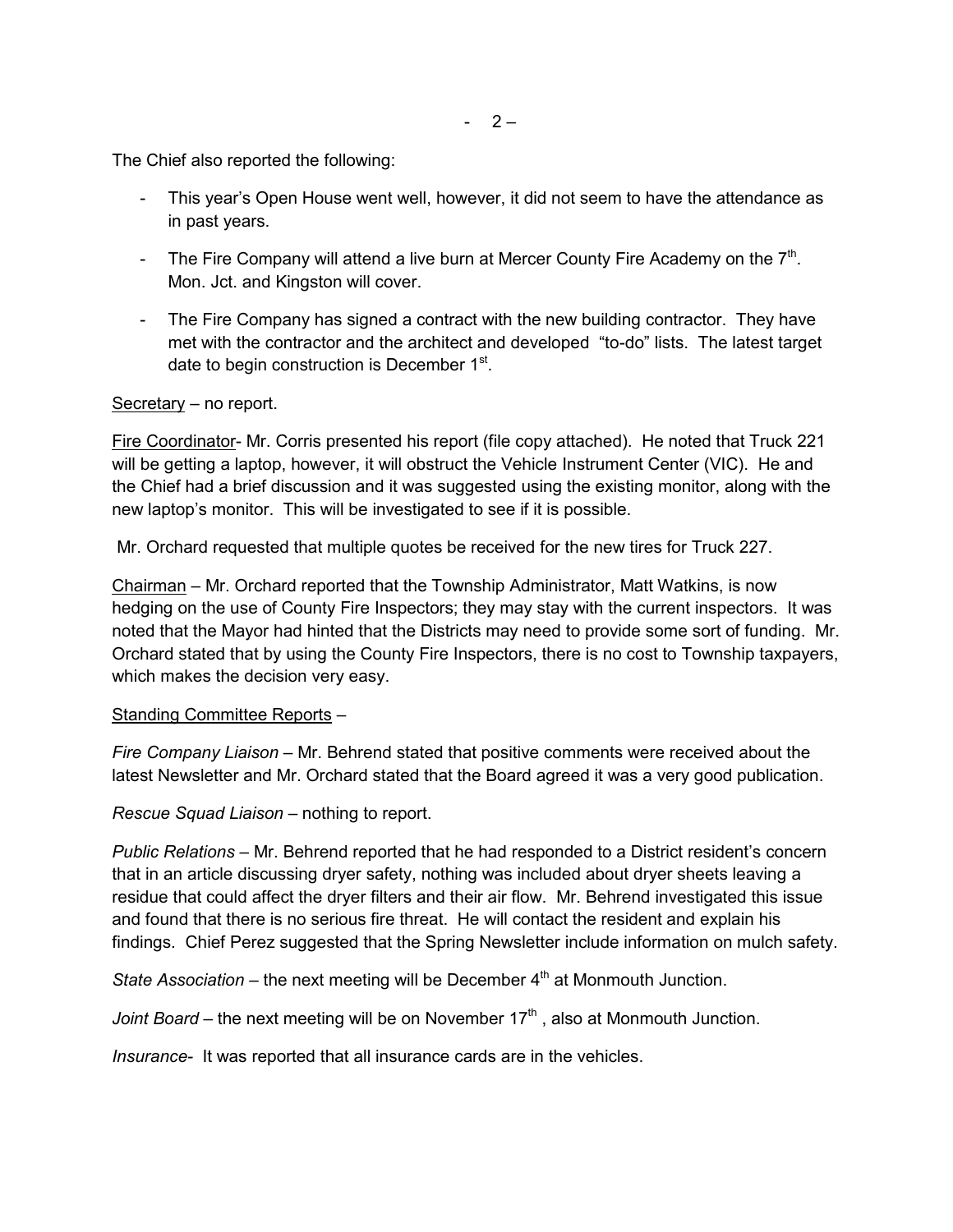# **Unfinished Business:**

Rescue Truck: Resolution to Go to Bid: Mr. Olson read Resolution 10/11-15 – Authorizing Advertisement for Bids for Rescue Pumper Fire Apparatus (file copy attached). Mr. Rosenberg made a motion to accept the resolution and Mr. Behrend seconded the motion. A roll call vote was taken: Mr. Rosenberg-yes; Mr. Olson-yes; Mr. Tarnowski-yes; Mr. Behrend-yes and Mr. Orchard-yes. The resolution passed unanimously.

Salary Resolution – this will be done under Executive Session.

2011 Budget – Mr. Rosenberg presented the next draft of the 2011 Budget (file copy attached). Mr. Rosenberg stated that he had received information that the ratable went down about 2%, which equates to a \$17K reduction. He noted that the amount can be infused or line items will need to be reduced. In addition, monies are going to be needed for three Air Paks and six Bottles (about \$22K) and monies to equip the new Rescue Pumper. The Board discussed line items that could be reduced, Public Relations was reduced to \$15K and the Commissioners raise was questioned. Based on the existing situation, the tax rate would be 8.6 cents which is up from last year's 7.9 amount. For a \$250K home, the impact would be \$4.00 for the entire year.

The Board discussed the feasibility of not raising the tax at all and it was decided that would not be a prudent course of action. In order to finalize the budget, a Work Session was scheduled for November  $16<sup>th</sup>$  at 7 p.m. at the Firehouse.

# **New Business:**

Resolution 10/11-16: Mr. Olson read the resolution – Authorizing Amendment of Fire Protection Agreement and Lease Agreement (file copy attached). Mr. Rosenberg moved the resolution and Mr. Tarnowski seconded the motion. A roll call vote was taken: Mr. Rosenberg-yes; Mr. Olson-yes; Mr.Behrend-yes; Mr. Tarnowski-yes and Mr. Orchard-yes. The resolution was passed unanimously.

Resolution 10/11-17: Mr. Olson read the resolution – Authorizing Disposal of Personal Property (file copy attached). This resolution related to the donation of brush firefighting bunker gear. Mr. Rosenberg made a motion to accept the resolution and Mr. Tarnowski seconded the motion. A roll call vote was taken: Mr. Rosenberg-yes; Mr. Olson-yes; Mr. Behrend-yes; Mr. Tarnowski yes and Mr. Orchard-yes. The resolution passed unanimously.

Jackets – Mr. Rosenberg suggested that the Board members purchase polo shirts and jackets to be worn by all Commissioners when attending the various District related meetings. The cost would be about \$130 pp and would have the District logo on it. The Commissioners agreed.